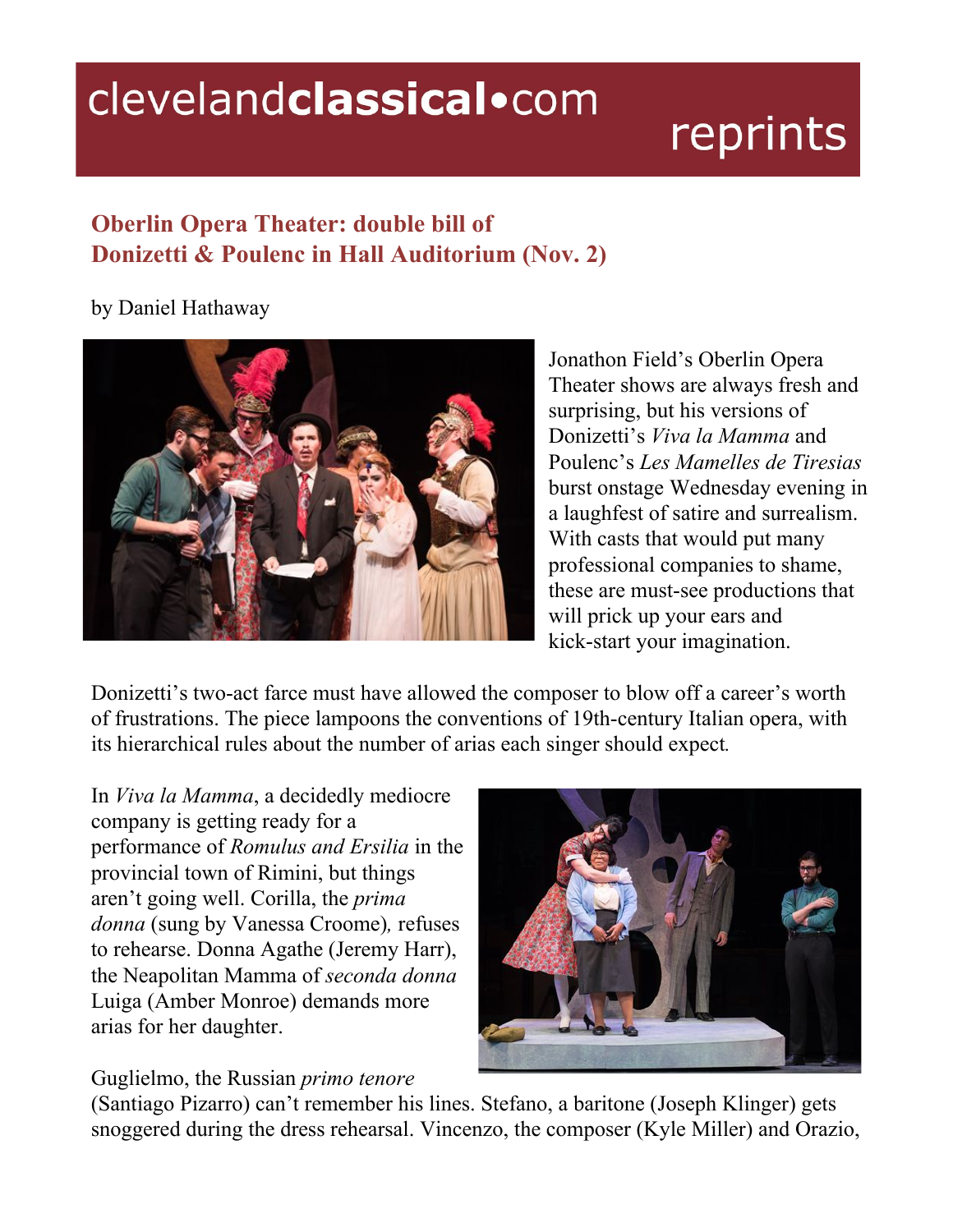the librettist (Thomas Valle-Hoag), try to keep up with the demands, while the impresario (John Paul Jennings) wisely decides to skip town.

Did we mention that Mamma Agathe is a baritone in drag? Eventually, she steps in to save the production with a donation of jewelry after the town council cuts off the company's stipend.



All this looniness — too believable if you've ever been involved in opera — is set to Donizetti's ornate and beguiling music. The singers carried it off with brio and fine comedic acting (everyone was impressive, but Pizarro was a standout). Joseph Klinger was hilarious as a drunk centurion.

Jonathon Field's stage direction was full of droll detail, especially his parodies of Martha Graham movements. And anyone who remembered Field's *La finta giardiniera* from two years ago dissolved in laughter when his signature white rabbit appeared (Pizarro again). Down in the pit, Raphael Jiménez's Oberlin Orchestra sounded lithe and polished.



The second half of the evening was daffy in a different direction. *Les Mamelles de Tireseas,* Poulenc's post-WWII collaboration with Guillaume Apollinaire, packages a societal message ("Make more babies") in a surrealist wrapping.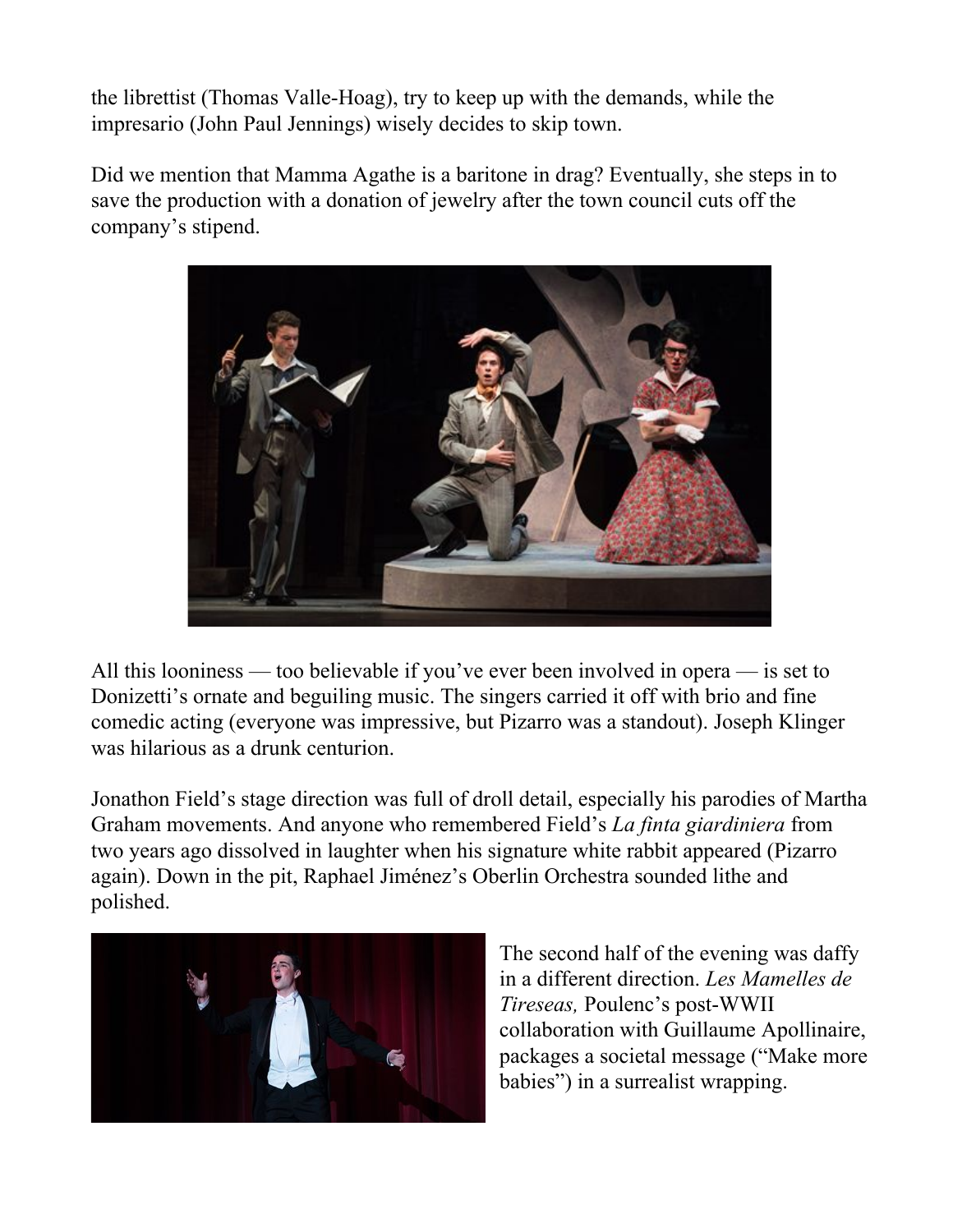The fun began when the director (Dylan Fabas) ducked The Hook after his opening remarks, only to be dragged off by his heels under the curtain. Left behind, his yellow-gloved hands crawled off in opposite directions.



The curtain rose on a tense domestic scene between Thérèse (Olivia Boen) and her husband (Nicholas Music), who was reading in bed — an immense *lit matrimonial.*

Fed up with domestic duties, Thérèse decided to become a man, instantly growing a beard and a moustache. Her untethered breasts — red and blue balloons — eventually drifted up into the flies. After dressing her husband as a woman, Thérèse tied him in a chair and

wheeled him into the next scene á la Hannibal Lecter.

The plot got weirder. A *gendarme* (Ryan Dearon) was smitten by the cross-dressed husband, who read a newspaper headline (in the *Oberlin Review!)* calling on the populace to reproduce. He complied, making more than 40,000 babies in an afternoon (they all crowded onto the bed making amusing baby noises).

Eventually, Thérèse reappeared as a fortune teller with dire pronouncements for those





who didn't run right home and make babies. The final scene erupted in an enthusiastic, elaborately choreographed production number that reached its zenith just as blue and red balloons dropped down on the front rows of the audience.

> Images from Dali, Magritte and *Ubu Roi* worked into Laura Carlson Tarantowski's clever set design underlined the absurdity of the action, along with the dada duo of M. Lacouf (Santiago Pizarro) and M. Presto